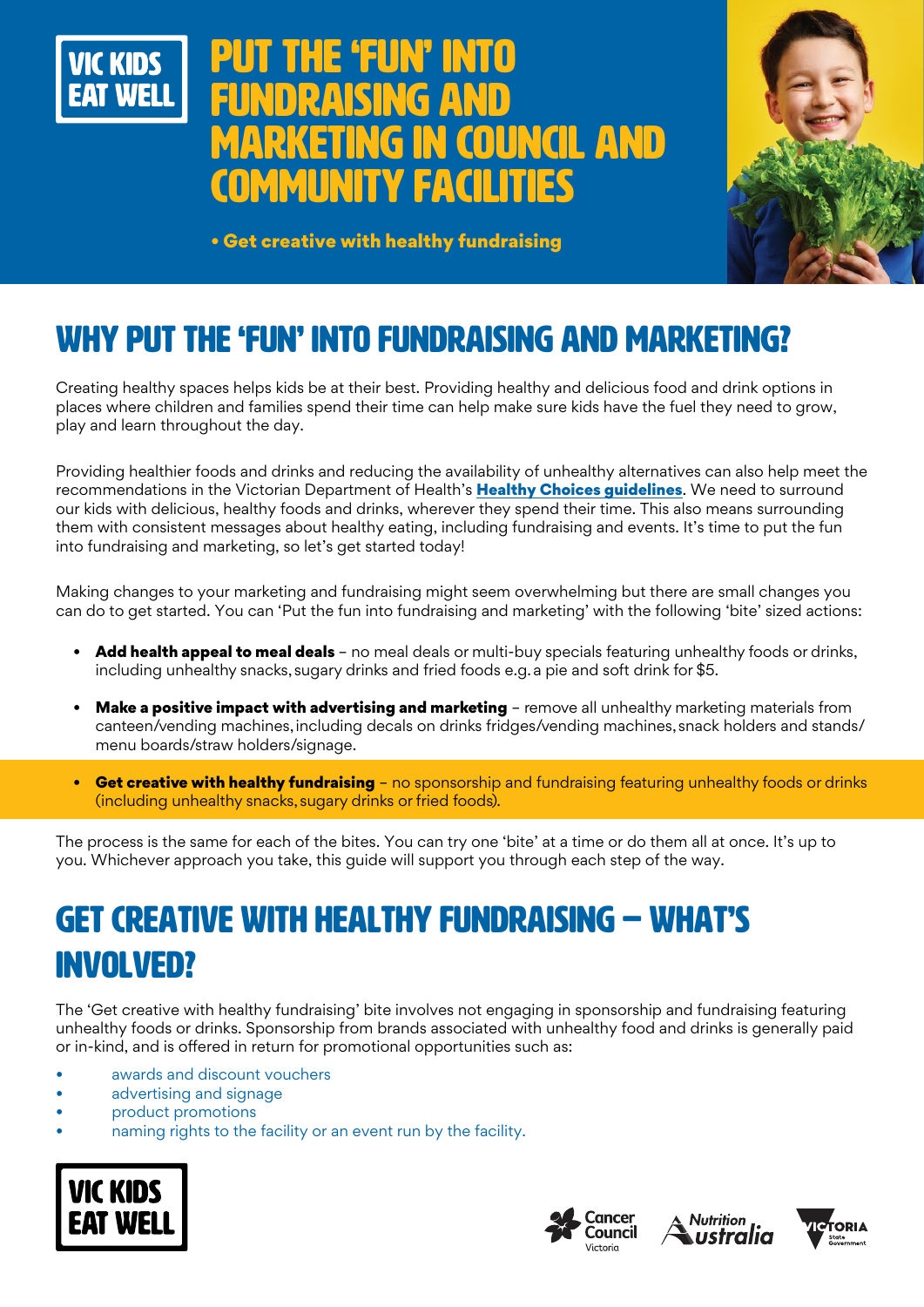Note: unhealthy food and drinks refer to confectionary, sugary drinks, fried foods, pastries, baked goods or snack food items high in added fat, salt and/or sugar. For example, packaged chips, lollies, meat pies, chocolate or soft drink.

Unhealthy food fundraising includes:

- chocolate sales/drives
- cake stalls
- pie drives
- sausage sizzles.

### To get creative with healthy fundraising, follow our three simple steps:





### STEP ONE: REVIEW

Start by identifying the food-related sponsorship and fundraising activities currently being run or planned by the facility. This will help identify which options will need to be removed or changed.

Speak to your finance committee and/or staff responsible for fundraising and sponsorship to identify your current or planned activities and sponsors. Make a note of how many food-based sponsors or fundraising activities at the facility, and then note if they include unhealthy foods and/or drinks.









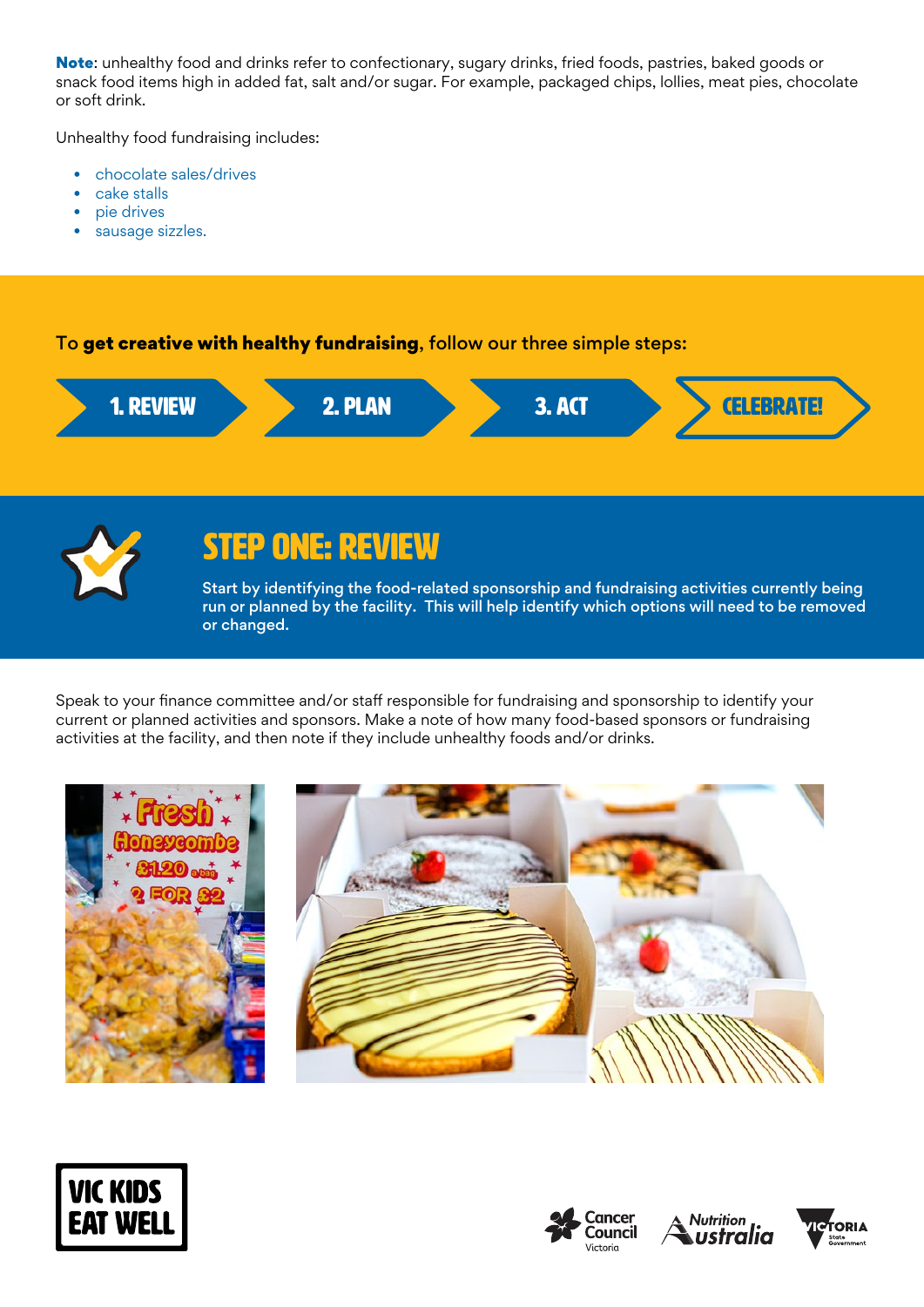

STEP TWO: PLAN

Now you know what you have, decide how you will make your changes.

If you currently are sponsored by or offer fundraisers with unhealthy food and drink options, or brands associated with these, discuss these with your finance committee and/or staff responsible and decide how you will change to either a healthier or non-food sponsor and fundraiser.

Healthy food and drink sponsors include:

- local fruit and vegetable growers/markets
- other local food businesses such as bakeries, butchers, etc.
- brands associated with healthier food and drink options
- the local water corporation.

Non-food brands or other local businesses and trades also make great sponsors e.g. local real estate agencies, accounting firms or trades such as plumbers or builders. Look for those businesses where sponsorship would be mutually beneficial.

Healthy food fundraising includes:

- healthy barbecues
- local fruit and/or vegetable boxes
- seasonal fruit or vegetable drives, such as a December mango fundraiser
- savoury snack packs, such as dried fruit, nuts and trail mixes.

There are plenty of creative ways you can plan healthy non-food fundraisers including raffles or auctions. Sell raffle tickets or take auction bids for donated goods and services from local businesses, such as movie vouchers, haircut vouchers or gift hampers.











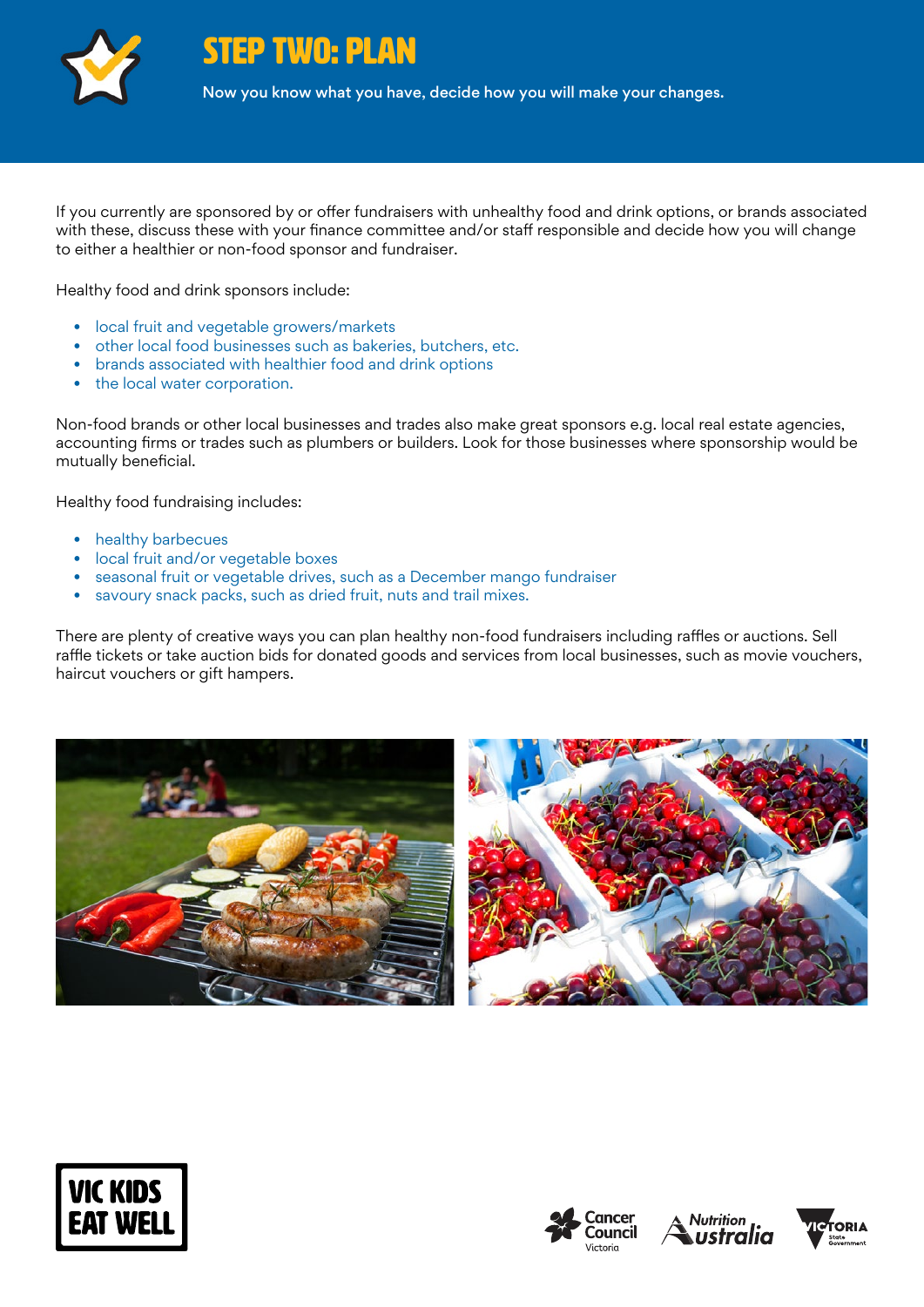

STEP THREE: ACT

Now you've done all the groundwork, it's time to put it into action.

Speak to your finance committee and/or staff responsible for fundraising and sponsorship again to discuss your new ideas for the facility and make plans for healthier fundraising and sponsorship in future.

## Supporting success

Consider other areas of marketing and branding through the other small bites that you can improve to make these changes have a greater impact.

You could also consider discouraging staff from bringing in unhealthy fundraisers from other organisations, such as a chocolate box fundraiser for their local school, to offer to other staff in the facility.

Remember, this is just one of the 'bites' you can do to put the fun into fundraising and marketing. Check out ['Add health appeal to meal deals'](https://www.vickidseatwell.health.vic.gov.au/resources) or ['Make a positive impact with advertising and marketing'](https://www.vickidseatwell.health.vic.gov.au/resources) for how to promote consistent messages about healthy eating in the facility.